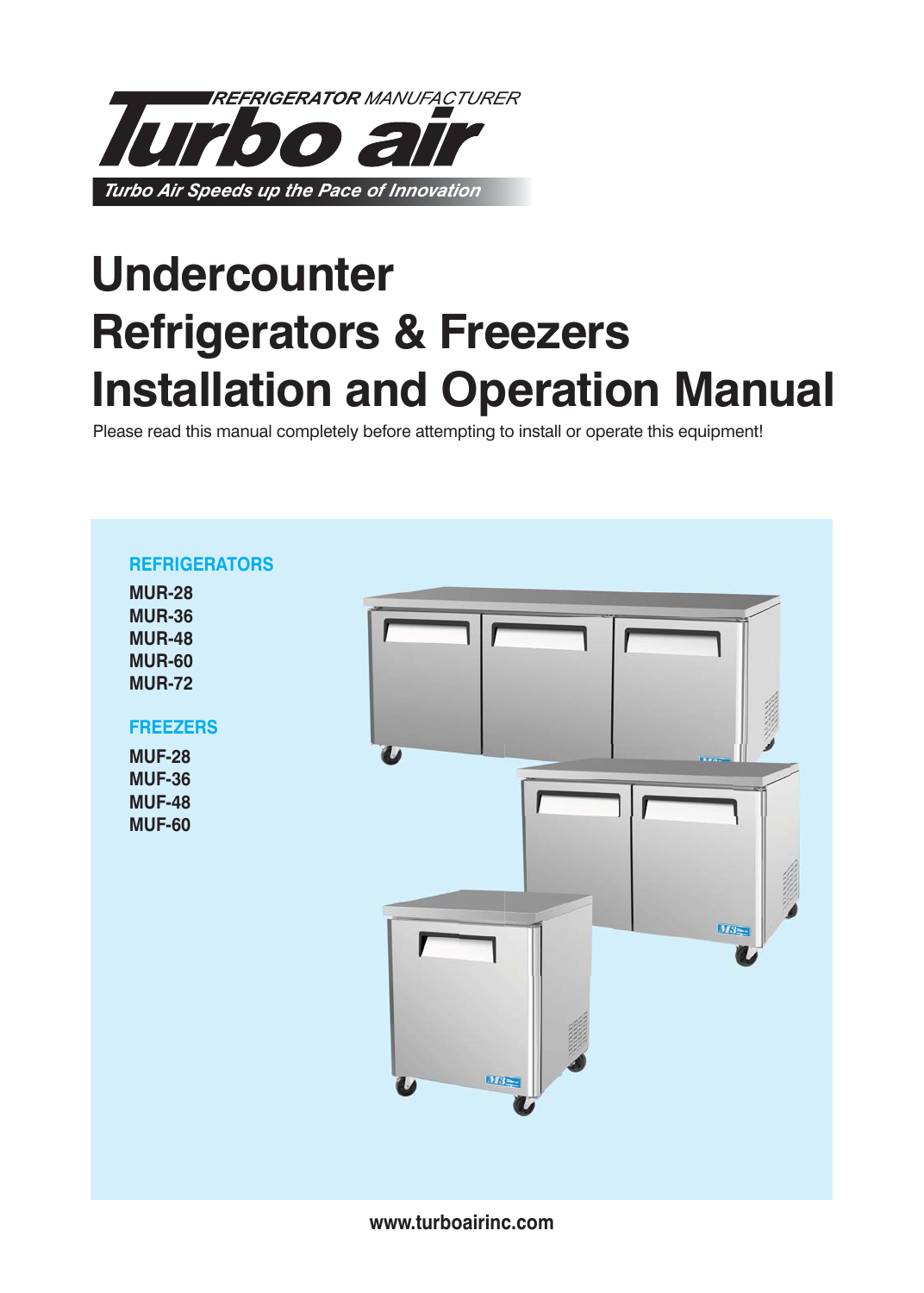# **CONTENTS**

#### PAGE

| SPECIFICATIONS 2                                                                                                                                                                                                                   |  |
|------------------------------------------------------------------------------------------------------------------------------------------------------------------------------------------------------------------------------------|--|
|                                                                                                                                                                                                                                    |  |
|                                                                                                                                                                                                                                    |  |
|                                                                                                                                                                                                                                    |  |
|                                                                                                                                                                                                                                    |  |
|                                                                                                                                                                                                                                    |  |
| CLEANING & CAUTION <b>WELL ASSESSED ASSESSED.</b> The SCIENCE of the SCIENCE of the SCIENCE of the SCIENCE of the SCIENCE of the SCIENCE of the SCIENCE of the SCIENCE of the SCIENCE of the SCIENCE of the SCIENCE of the SCIENCE |  |
| BASIC OPERATION <b>WELL ASSESSED ASSISTED</b> 8                                                                                                                                                                                    |  |
| REVERSIBLE DOOR INSTRUCTIONS <b>CONSUMING A DISCUSSIBLE DOOR INSTRUCTIONS</b>                                                                                                                                                      |  |
| TROUBLESHOOTING MARKET AND TROUBLESHOOTING                                                                                                                                                                                         |  |
| STAINLESS STEEL EQUIPMENT CARE AND CLEANING <b>CONSTAINLESS</b> 14-15                                                                                                                                                              |  |
|                                                                                                                                                                                                                                    |  |

# **SPECIFICATIONS**

### **UNDERCOUNTER REFRIGERATORS**

| <b>MODEL</b>  | COMP H.P. | V/Hz      | <b>REFRIGERANT</b> | <b>AMPS</b> | <b>WEIGHT</b> |
|---------------|-----------|-----------|--------------------|-------------|---------------|
| <b>MUR-28</b> | 1/5       | 115V/60Hz | <b>R-134A</b>      | 3.3A        | 163lbs        |
| <b>MUR-36</b> | 1/4       | 115V/60Hz | <b>R-134A</b>      | 6.6A        | 199lbs        |
| <b>MUR-48</b> | 1/3       | 115V/60Hz | <b>R-134A</b>      | 6.5A        | 246lbs        |
| <b>MUR-60</b> | 1/3       | 115V/60Hz | <b>R-134A</b>      | 8.9A        | 282lbs        |
| <b>MUR-72</b> | 1/2       | 115V/60Hz | <b>R-134A</b>      | 9.9A        | 352lbs        |

### **UNDERCOUNTER FREEZERS**

| <b>MODEL</b>  | COMP H.P. | V/Hz      | <b>REFRIGERANT</b> | <b>AMPS</b> | <b>WEIGHT</b> |
|---------------|-----------|-----------|--------------------|-------------|---------------|
| <b>MUF-28</b> | 1/3       | 115V/60Hz | <b>R-134A</b>      | 5.3A        | $163$ lbs     |
| MUF-36        | 1/3       | 115V/60Hz | <b>R-134A</b>      | 6.0A        | 187lbs        |
| <b>MUF-48</b> | 1/2       | 115V/60Hz | <b>R-134A</b>      | 8.3A        | 246lbs        |
| MUF-60        | 1/2       | 115V/60Hz | <b>R-134A</b>      | 9.0A        | $282$ lbs     |

# **SERIAL NUMBER**

The serial number is located on the rating label which is on the left interior wall. Please retain the unit's serial number for service purpose.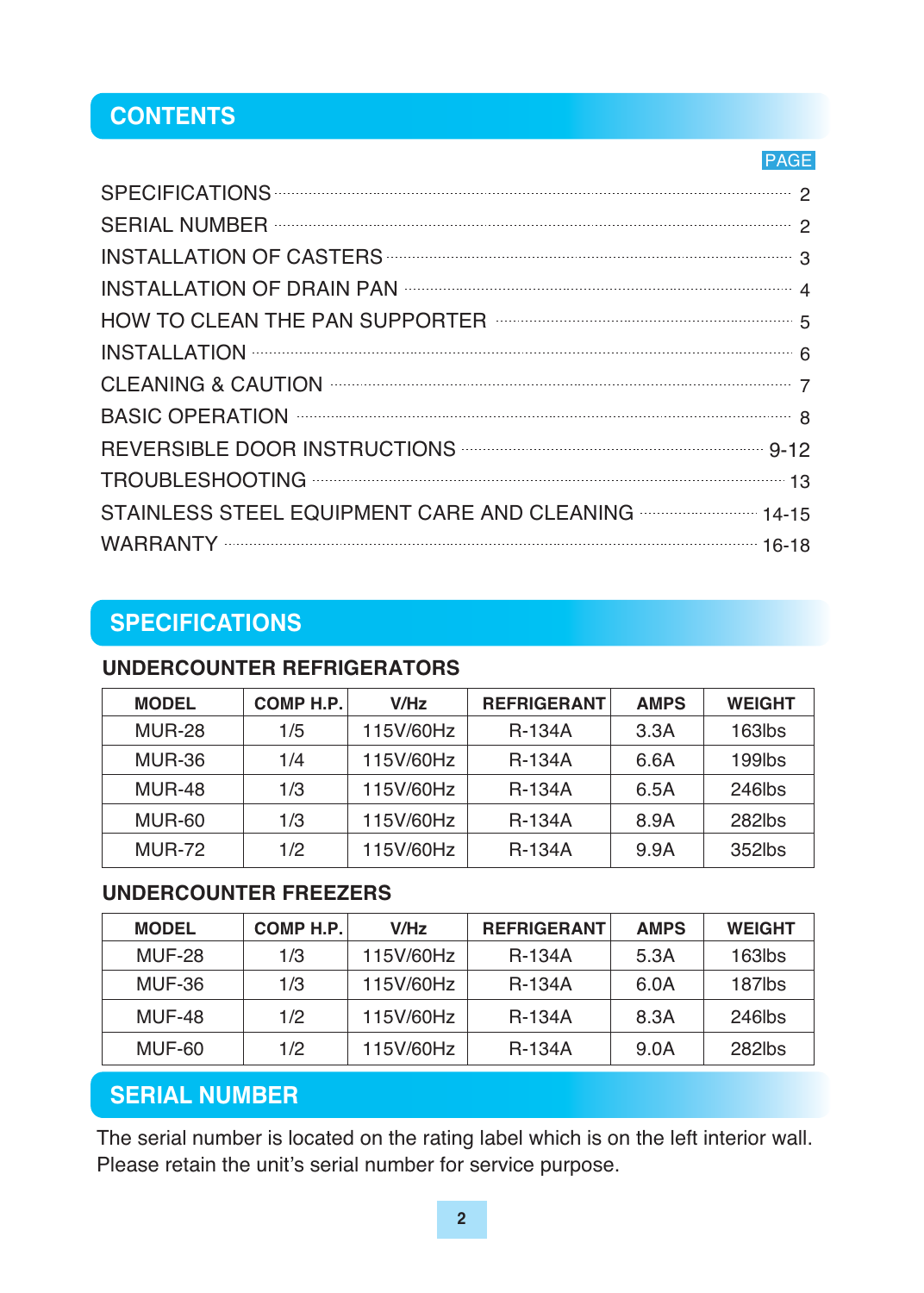# **INSTALLATION OF CASTERS**

- 1) Screw the caster (in rear side) and the caster brakes (in front side) by using caster wrench.
- 2) Use the caster shims to level the cabinet, if necessary, by inserting them to stems of the casters.

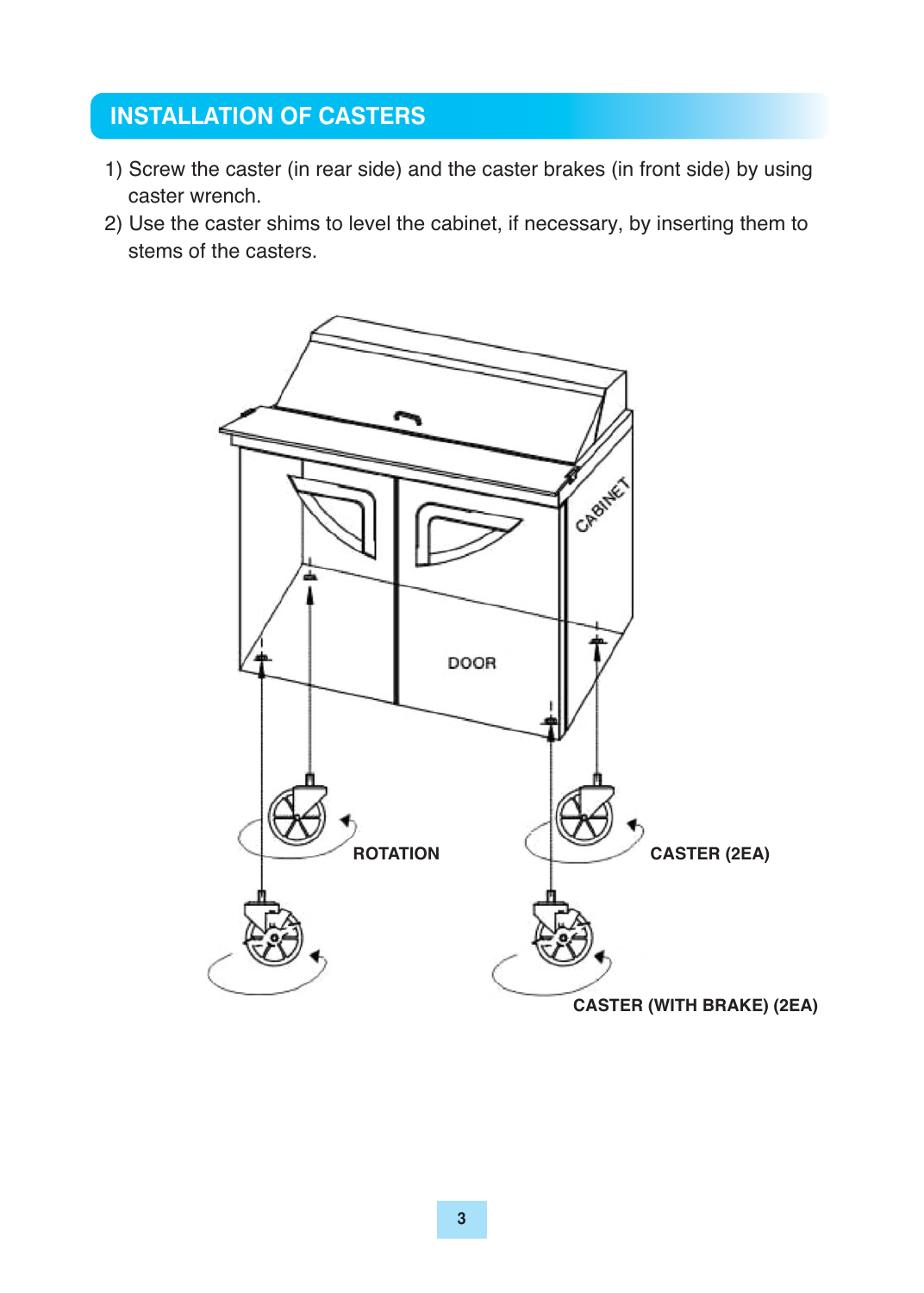### **INSTALLATION OF DRAIN PAN**

1) In damp season, when the drain water overflow the drain pan, remove the drain pan and pour the water away. And then set the drain pan back up as below drawing please (Model : MST-28, MST-28-12, MUR-28, MUF-28).



**MST-28, MST-28-12 MUR-28, MUF-28**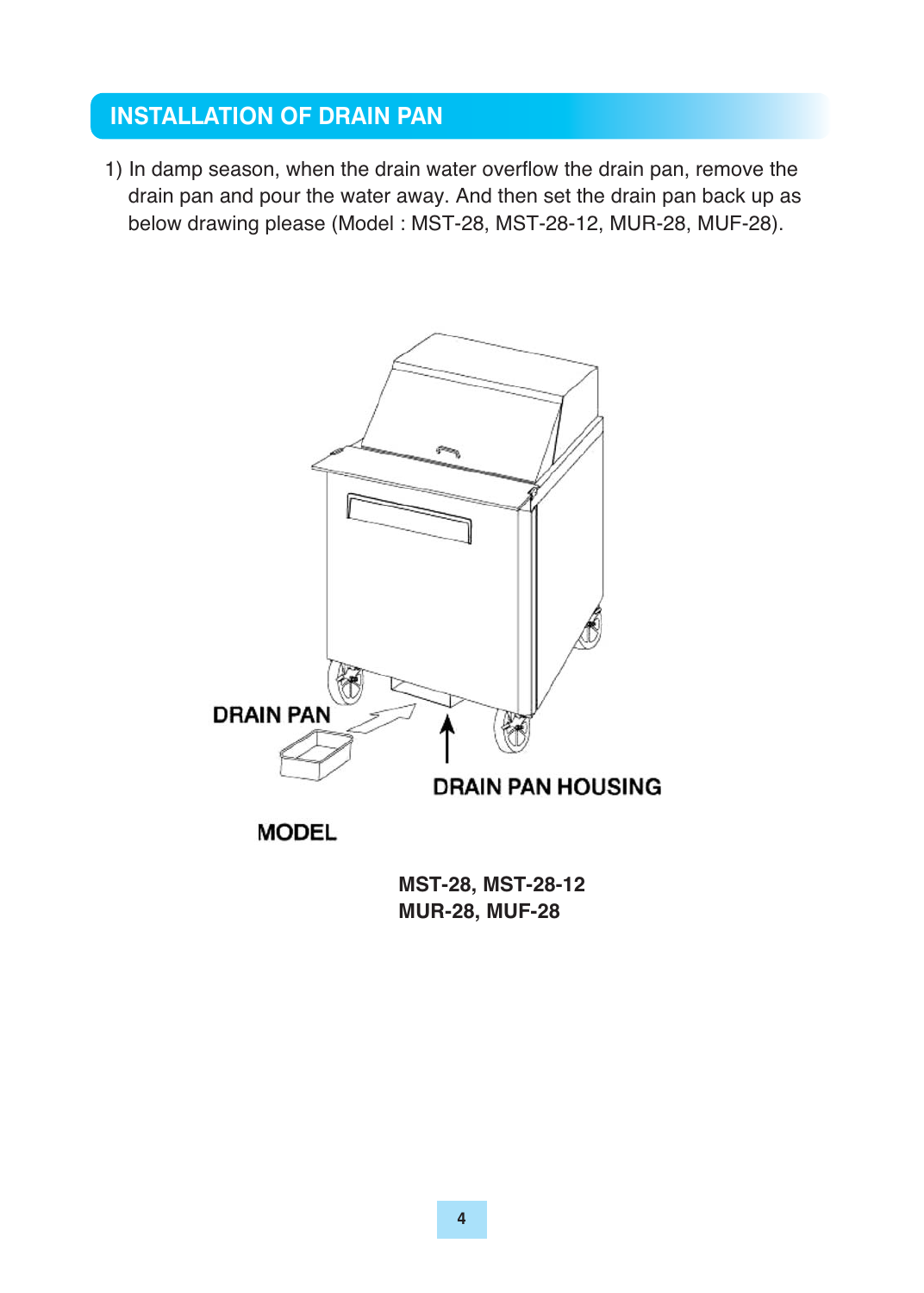### **HOW TO CLEAN THE PAN SUPPORTER**

1) Remove the Guide Pans and Pans. Then pull out the Pan Supporter. Clean the pan supporter and reinstall in place.



**MODEL** 

**MST-28, MST-48 MST-60, MST-72 MST-28-12, MST-48-18 MST-60-24, MST-72-30**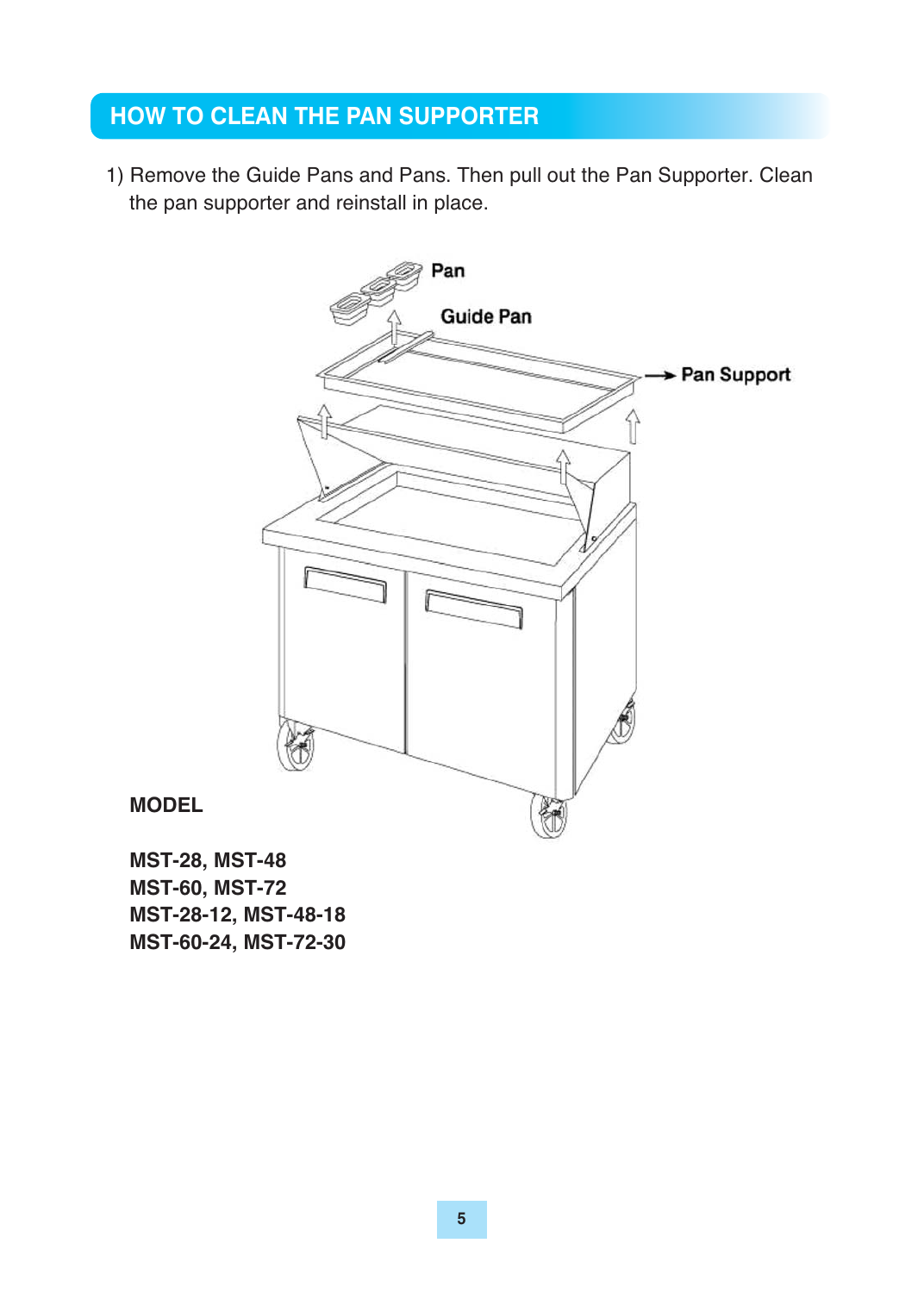### **INSTALLATION**

#### **1. GOOD AIR CIRCULATION**

- Be sure to avoid any object which may stop the air flow
- Be sure that there is ample air space so that air can flow through the rear of the unit
- Turbo Air recommends that the rear of the unit be no less than 5 inches from the wall

#### **2. PLACE ON STRONG GROUND**

- Be sure the location chosen has a floor strong enough to support the total weight of the cabinet and contents

#### **3. DO NOT PLACE NEAR HEAT**

- Be sure to avoid hot corners and locations near stoves
- High ambient temperature will make much lower cooling efficiency

#### **4. INDOOR USAGE ONLY**

- Be sure to install this unit indoor, so it will not get wet from the rain

#### **5. STABILIZING**

- Make sure the unit is installed in a stable condition with the front wheels locked while in use

### **6. LEVELING**

- Be sure that the unit is level from front to back and side to side

### **7.** *UNIT SHOULD BE ON DEDICATED OUTLET*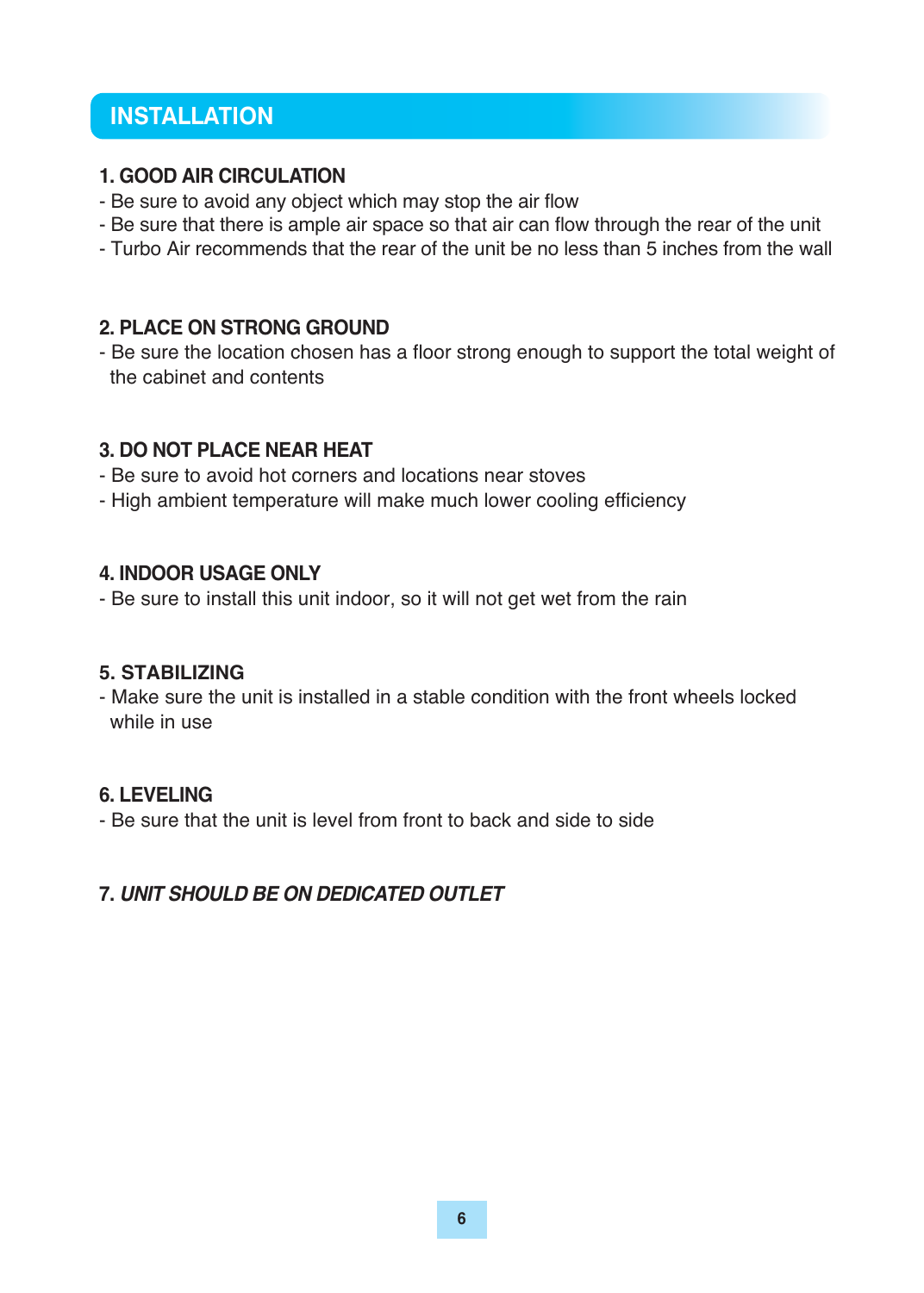### **CLEANING**

Before cleaning, turn unit off at power switch.

#### **1. CLEANING THE INTERIOR AND EXTERIOR**

- The interior and exterior of the unit can be cleaned using warm water with soap
- Do not use an abrasive cleaner because it will scratch the surface

#### **2. COMPRESSOR AND CONDENSER**

- Be sure to keep the condenser coil must be free of dust because of cooling effect higher

#### **3. CLEAN THE GASKET**

- The door gasket should be cleaned frequently to maintain proper sealing

#### **4. CHECK AFTER CLEANING**

- Plug unit back in and turn on power switch
- Check that the unit is operating properly

## **CAUTION**

#### **1. POWER CORD**

- Be sure the power cord is connected to the proper voltage
- A protected circuit of the correct voltage and amperage must be run for connection of the line cord
- Turn ʻoff' the power switch before disconnecting the power cord, whenever performing maintenance functions or cleaning the refrigerated cabinet
- Compressor warranties are void if compressor burns out due to low voltage

#### **2. RE-STARTING**

- If disconnected, wait 5 minutes before re-starting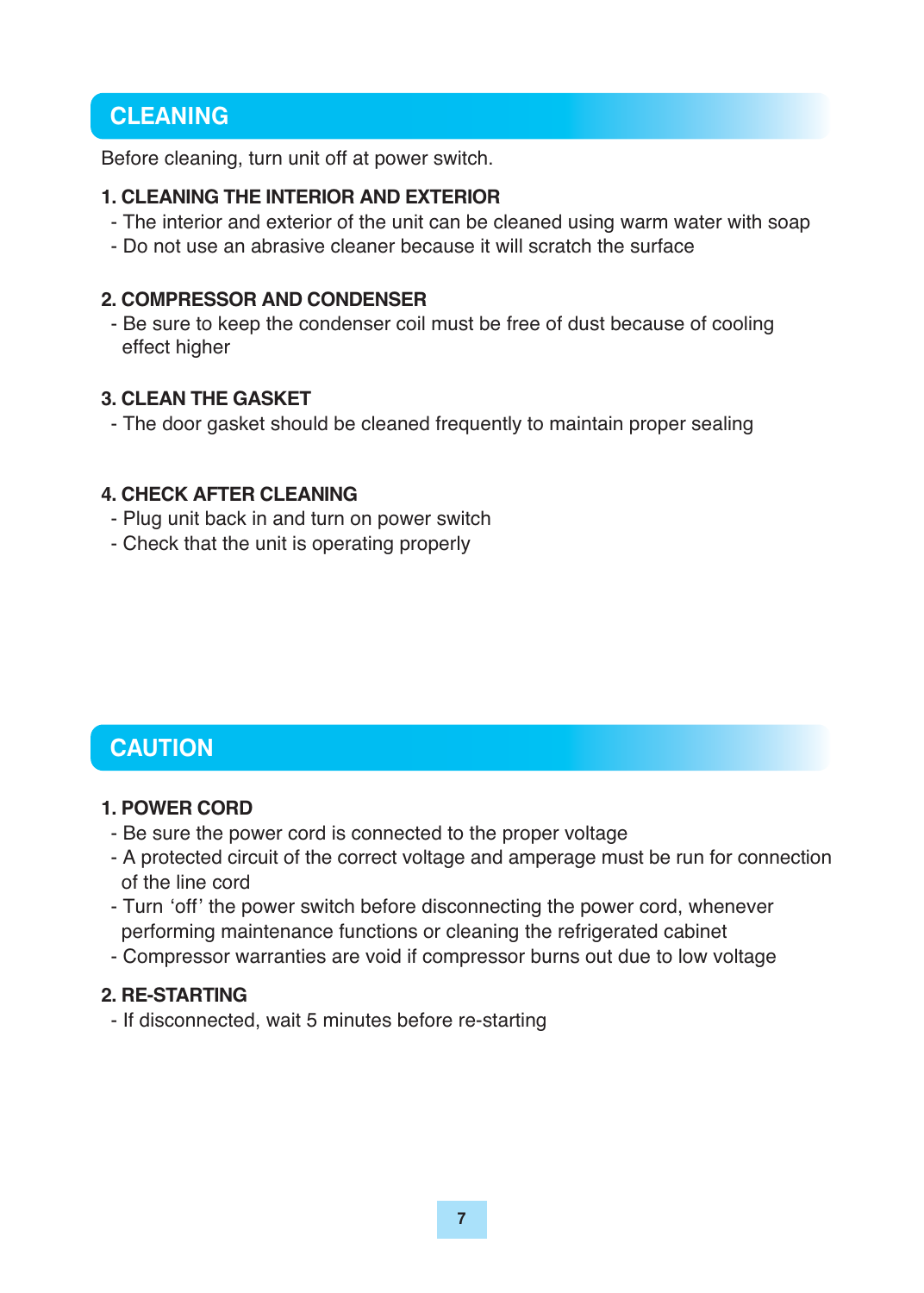# **BASIC OPERATION**

### **REFRIGERATORS**

- 1. The controller(thermostat) is located at the right inside of the unit.
- 2. The factory setting for the control is 'Normal'.
- 3. Set toward 'Cool' for higher temperature and 'Cold' for lower temperature.
- 4. The thermostat controls compressor's on/off by sensing inside temperature.



- If thermostat knob is pointing at OFF, compressor and condenser fan motor would not run
- Keep unit unplugged, if not in use for a long period of time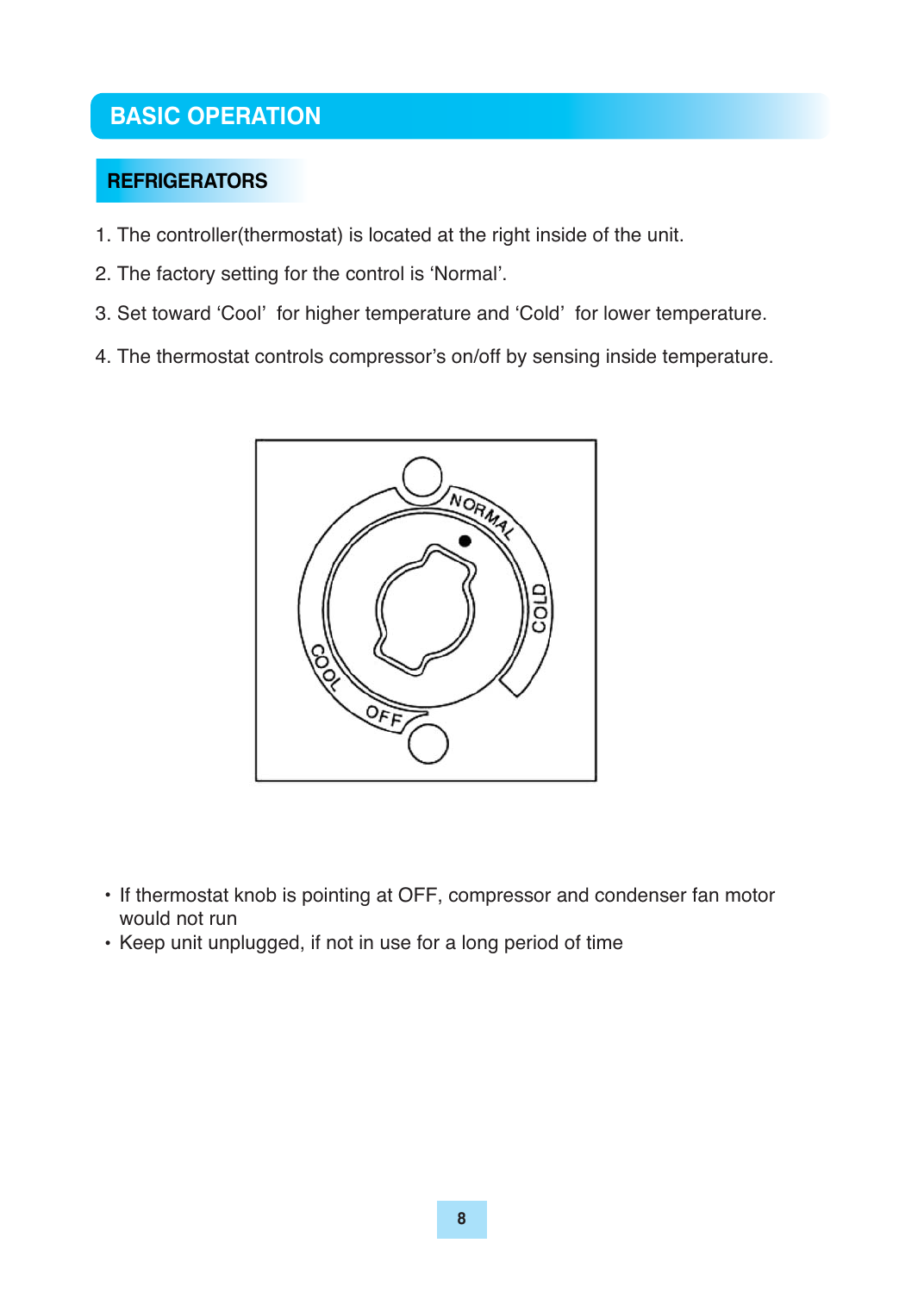- **MAIN COMPONENTS INSTRUCTION** *(MUR-28 / MUF-28 only)*
- 1.DOOR



2.TOP HINGE/BOTTOM HINGE



*TOP HINGE*



4.DOOR BUSHING *3 mm DOOR BUSHING 5 mm DOOR BUSHING*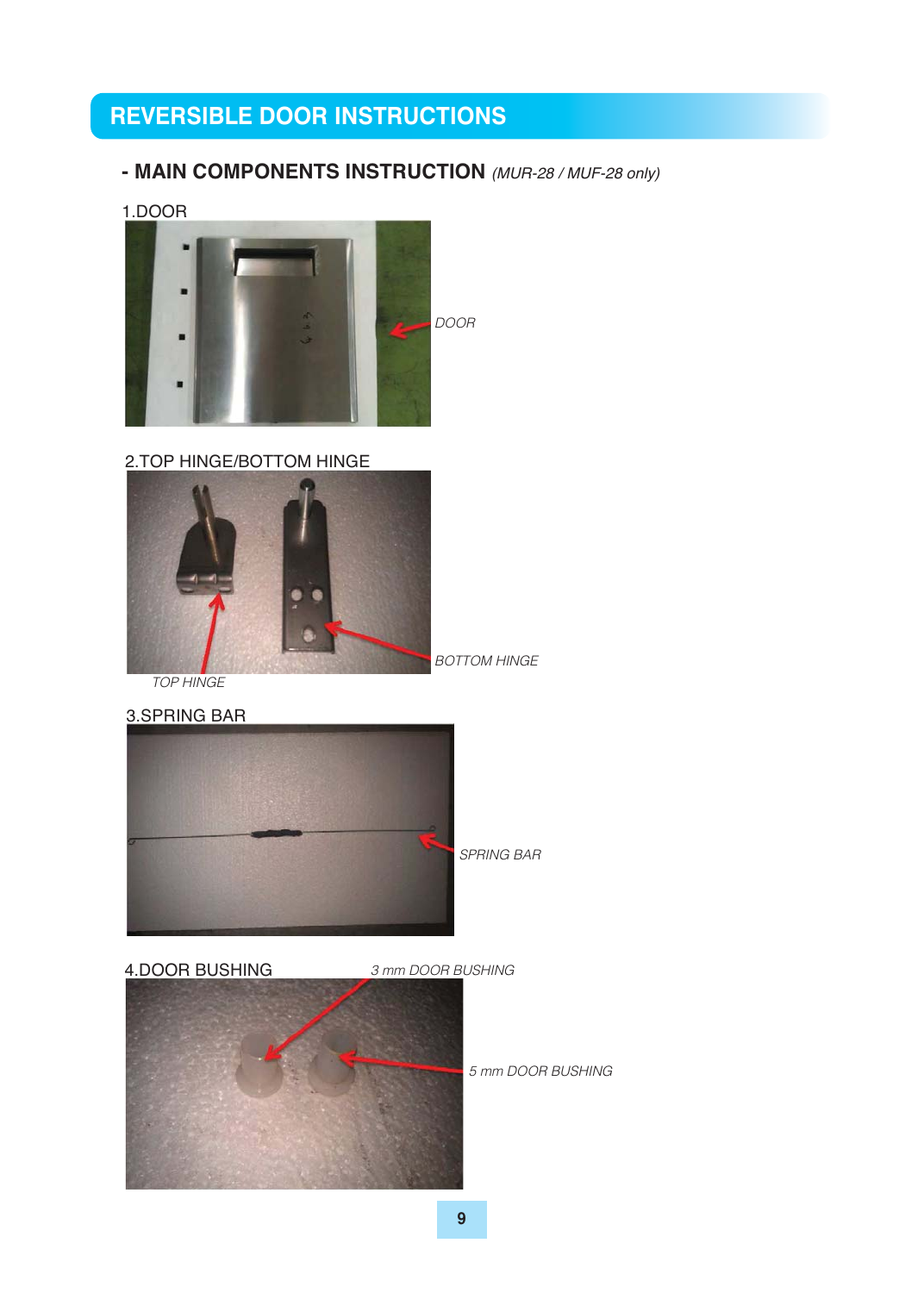#### 5.M5 BOLT/M6 BOLT

*(MUR-28 / MUF-28 only)*



6.UNIT COVER CAP



*UNIT COVER CAP*

#### **- CHANGE REVERSIBLE DOOR***(MST-28, MUR-28, MUF-28)*

1.Unscrew the top hinge



3.Lift the door, then remove it.



2.Take apart top hinge from unit.



4.Unscrew the screws located on right of bottom hinge.

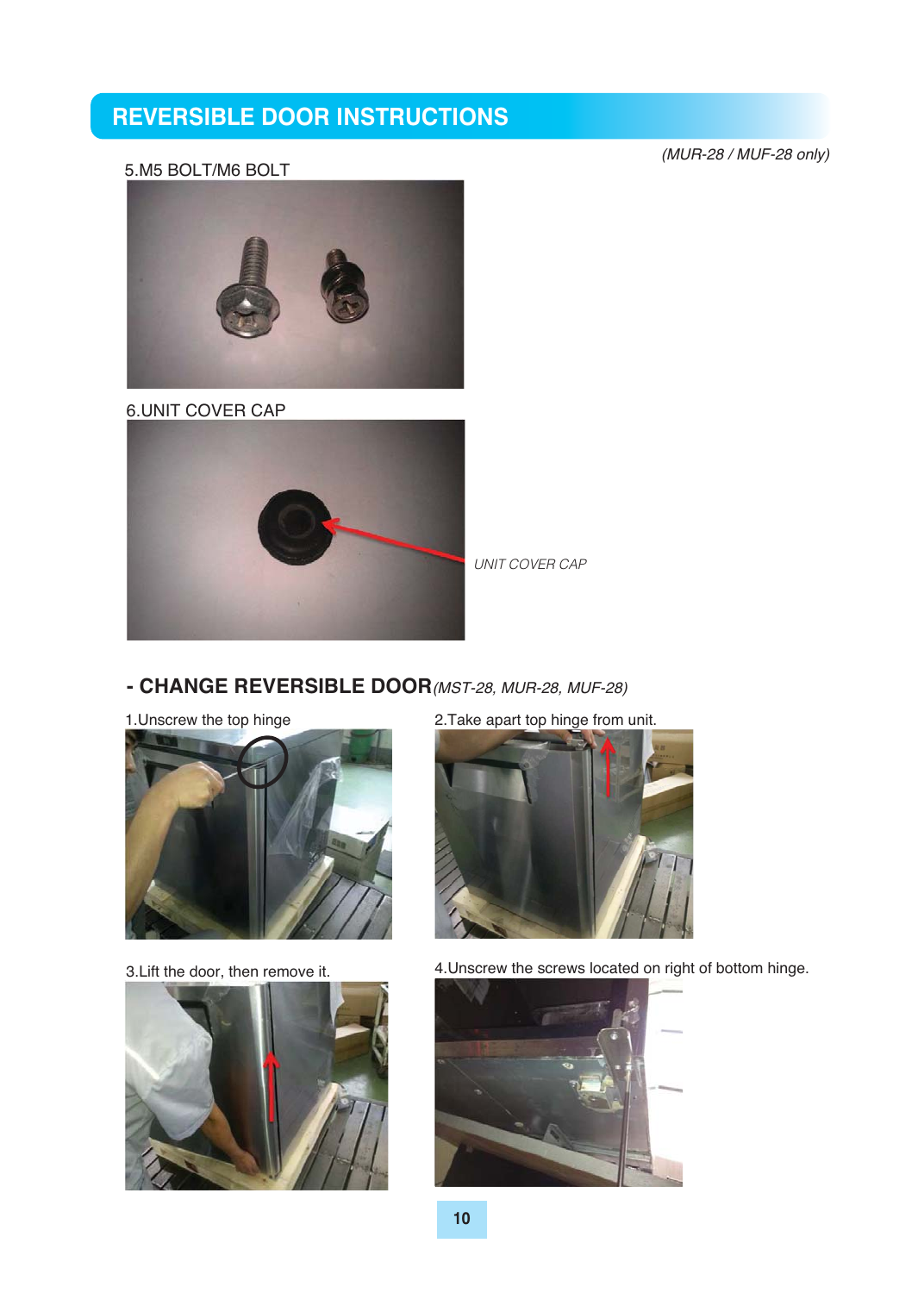3.Screw the screws located on left of bottom hing



5.Remove door bushing from right- top side of door

4.Take apart door dushing from the right bottom side of door



6.Pull out spring bar from the right side of door





7.Take apart unit cover cap from the left-top side of door



8.Take off unit cover cap from the left-top side of door, then install it in the right side of door hole

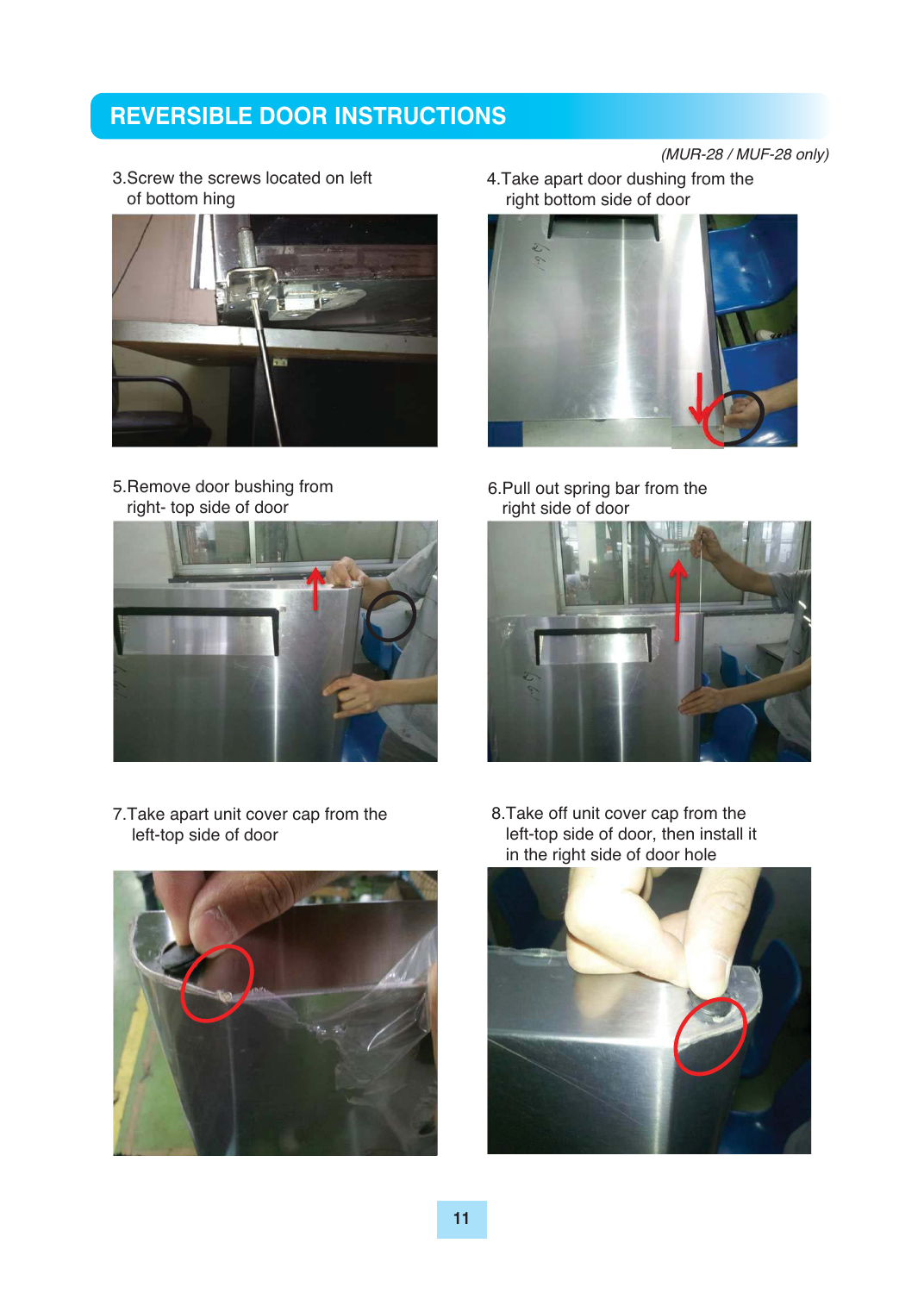*(MUR-28 / MUF-28 only)*



- 9.Put spring bar into the left of door
- 10.Assemble the door bushing(3mm) in the left-top position of door



- 11.Install the door bushing(5mm) in the left bottom side of door
- 12.After installing the door, screw the top hinge(follow the arrow)







13.Fix the top hinge with screwer 14.Follow the arrow while you open the door

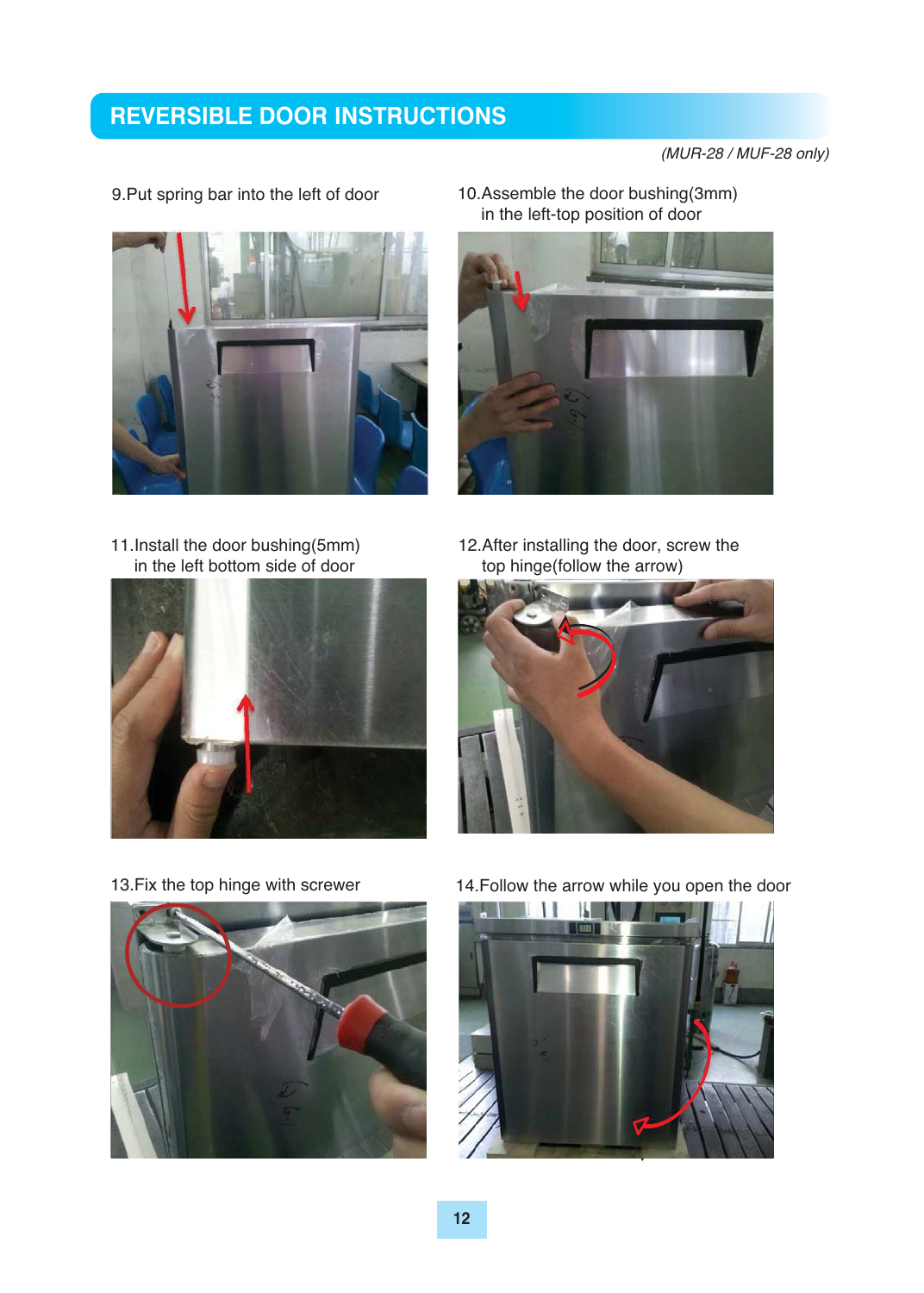# **TROUBLESHOOTING**

| <b>SYMPTOMS</b>                                              | <b>CAUSES</b>                                                                                                                                                                                                                                                           | <b>SOLUTIONS</b>                                                                                                                                |  |
|--------------------------------------------------------------|-------------------------------------------------------------------------------------------------------------------------------------------------------------------------------------------------------------------------------------------------------------------------|-------------------------------------------------------------------------------------------------------------------------------------------------|--|
| <b>Refrigerator(Freezer)</b><br>is freezing(melting)<br>food | • The setting temperature is too<br>low(high) to maintain food<br>freshness.                                                                                                                                                                                            | • Turn the temperature dial to a<br>warmer(colder) setting.                                                                                     |  |
| The unit does not<br>refrigerate at all                      | • There is a power connection<br>failure problem.                                                                                                                                                                                                                       | • Check the power cord to make sure<br>the unit is pluged in it correctly.                                                                      |  |
| The unit does not<br>refrigerate well                        | • The unit is in sunlight or near a<br>heating device.<br>• The unit contains hot food or too<br>much food.<br>• The unit door is opened too<br>frequently or left open too long.<br>• The temp. dial is not on the<br>correct position.<br>• The condenser is clogged. | • Move out of sunlight or away<br>from heater.<br>• Check the condition of stored<br>food.<br>• Check the position of the temp<br>control dial. |  |
| There is a loud noise                                        | • The floor is too weak or the<br>leveling feet are set incorrectly.<br>• The backside of the unit is too<br>close to the wall.<br>• The tray is not in the correct<br>position.                                                                                        | • Check the installation and<br>adjust the tray position.                                                                                       |  |
| There are dew-drops<br>on the unit exterior                  | • High-moisture air can produce<br>dewdrops during rainy seasons.                                                                                                                                                                                                       | • Wipe with a dry cloth.                                                                                                                        |  |
| There are dew-drops<br>on the unit interior                  | • The door is opened too<br>frequently or left open too long.<br>· Damp food is stored.                                                                                                                                                                                 | • Keep the door closed to<br>remove dewdrops.                                                                                                   |  |
| The door does not<br>close tightly                           | • The door is bent.<br>• The unit is not level.<br>• The door gasket has come out.                                                                                                                                                                                      | • Level the unit again.<br>• Reposition the gasket.                                                                                             |  |

### **The following points are not malfunctions:**

- A water-flowing sound can be heard when the compressor stops. This is the sound of REFRIGERANT flowing.
- The compressor does not run during the defrost cycle.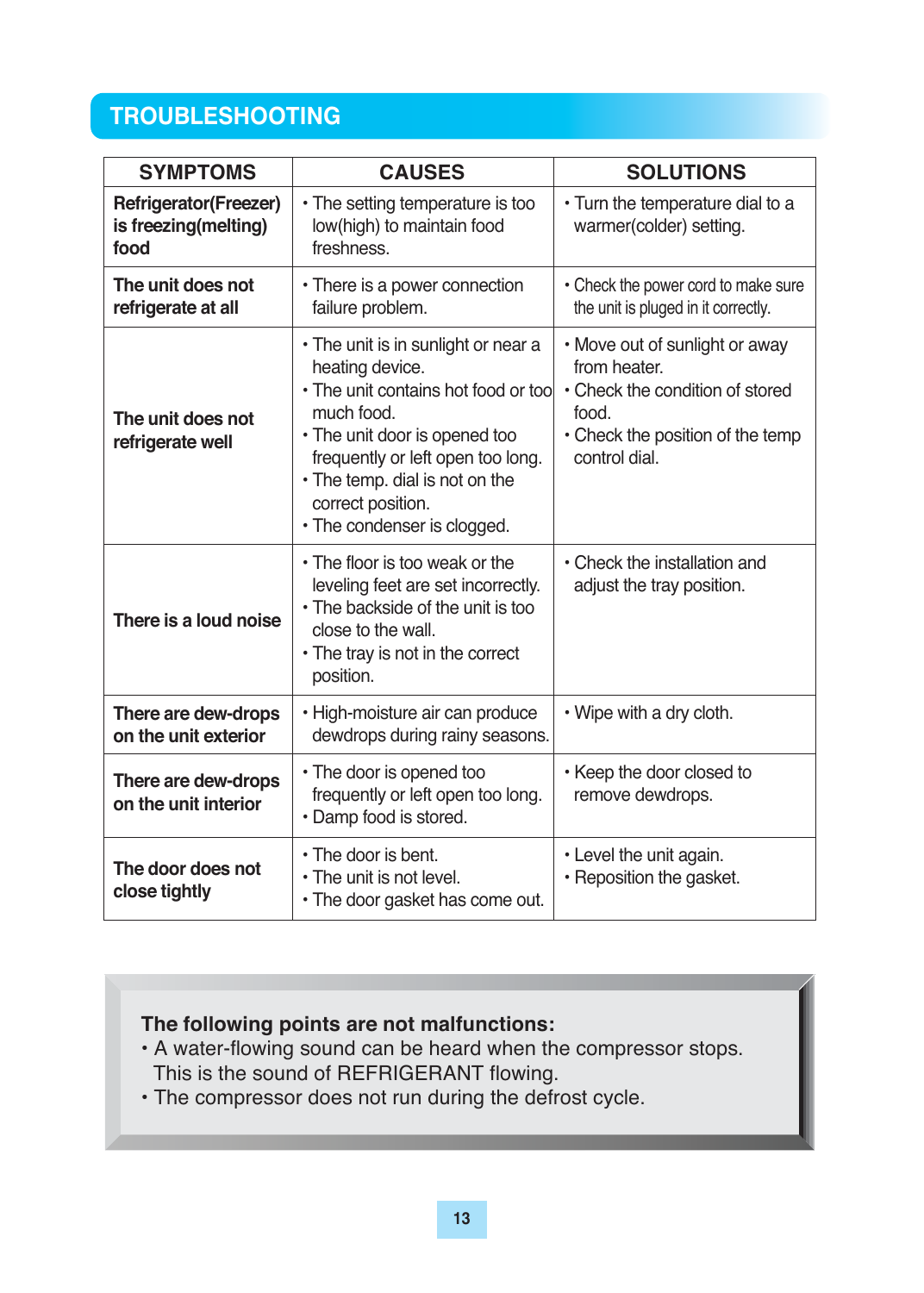#### **STAINLESS STEEL EQUIPMENT CARE AND CLEANING**

#### *CAUTION : Do not use any steel wool, abrasive or chlorine based products to clean stainless steel surfaces.*

#### Stainless Steel Opponents

There are three basic things which can break down your stainless steel's passivity layer and allow corrosion to rear its ugly head.

- 1) Scratches from wire brushes, scrapers, and steel pads are just a few examples of items that can be abrasive to stainless steel's surface.
- 2) Deposits left on your stainless steel can leave spots. You may have hard or soft water depend ing on what part of the country you live in. Hard water can leave spots. Hard water that is heated can leave deposits if left to sit too long. These deposits can cause the passive layer to break down and rust your stainless steel. All deposits left from food prep or service should be removed as soon as possible.
- 3) Chlorides are present in table salt, food, and water. Household and industrial cleaners are the worst type of chlorides to use.

#### **8 step that can help prevent rust on stainless steel:**

#### **1. Using the correct cleaning tools**

 Use non-abrasive tools when cleaning your stainless steel products. The stainless steel's passive layer will not be harmed by soft cloths and plastic scouring pads. Step 2 tells you how to find the polishing marks.

#### **2. Cleaning along the polish lines**

 Polishing lines or "grain" are visible on some stainless steels. Always scrub parallel to visible lines on some stainless steels. Use a plastic scouring pad or soft cloth when you cannot see the grain.

#### **3. Use alkaline, alkaline chlorinated or non-chloride containing cleaners**

 While many traditional cleaners are loaded with chlorides, the industry is providing an ever increasing choice of non-chloride cleaners. If you are not sure of your cleaners chloride content contact your cleaner supplier. If they tell you that your present cleaner contains chlorides, ask if they have an alternative. Avoid cleaners containing quaternary salts as they can attack stainless steel, causing pitting and rusting.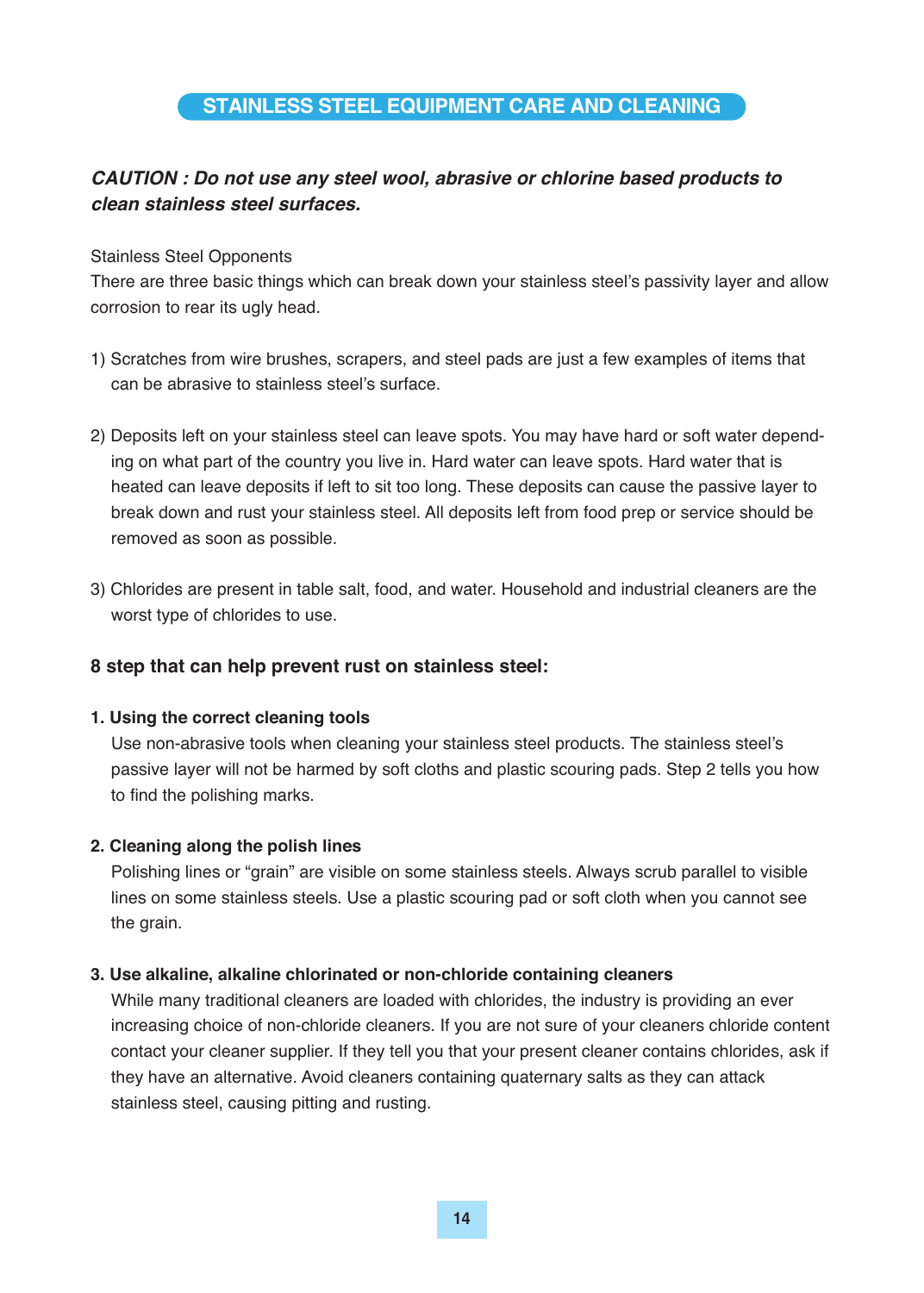#### **4. Water Treatment**

 To reduce deposits, soften the hard water when possible. Installation of certain filters can remove corrosive and distasteful elements. Salts in a properly maintained water softener can be to your advantage. Contact a treatment specialist if you are not sure of the proper water treatment.

#### **5. Maintaining the cleanliness of your food equipment**

 Use cleaners at recommended strength (alkaline, alkaline chlorinated or non-chloride). Avoid build-up of hard stains by cleaning frequently. When boiling water with your stainless steel equipment, the single most likely cause of damage is chlorides in the water. Heating nay cleaners containing chlorides will have the same damaging effects.

#### **6. Rinse**

 When using chlorinated cleaners you must rinse and wipe dry immediately. It is better to wipe standing cleaning agents and water as soon as possible. Allow the stainless steel equipment to air dry. Oxygen helps maintain the passivity film on stainless steel.

#### **7. Hydrochloric acid (muriatic acid) should never be used on stainless steel.**

#### **8. Regularly restore/passivate stainless steel.**

Recommended cleaners for certain situation/environments of stainless steel.

- A) Soap, ammonia and detergent medallion applied with a cloth or sponge can be used for routine cleaning.
- B) Arcal 20, Lac-O-Nu Ecoshine applied provides barrier film for fingerprints and smears.
- C) Cameo, Talc, Zud First Impression is applied by rubbing in the direction of the polished lines for stubborn stains and discoloring.
- D) Easy-off and De-Grease it oven aid are excellent for removals on all finishes for grease-fatty acids, blood and burnt-on foods.
- E) Any good commercial detergent can be applied with a sponge or cloth to remove grease and oil.
- F) Benefit, Super Sheen, Sheila Shine are good for restoration/passivation.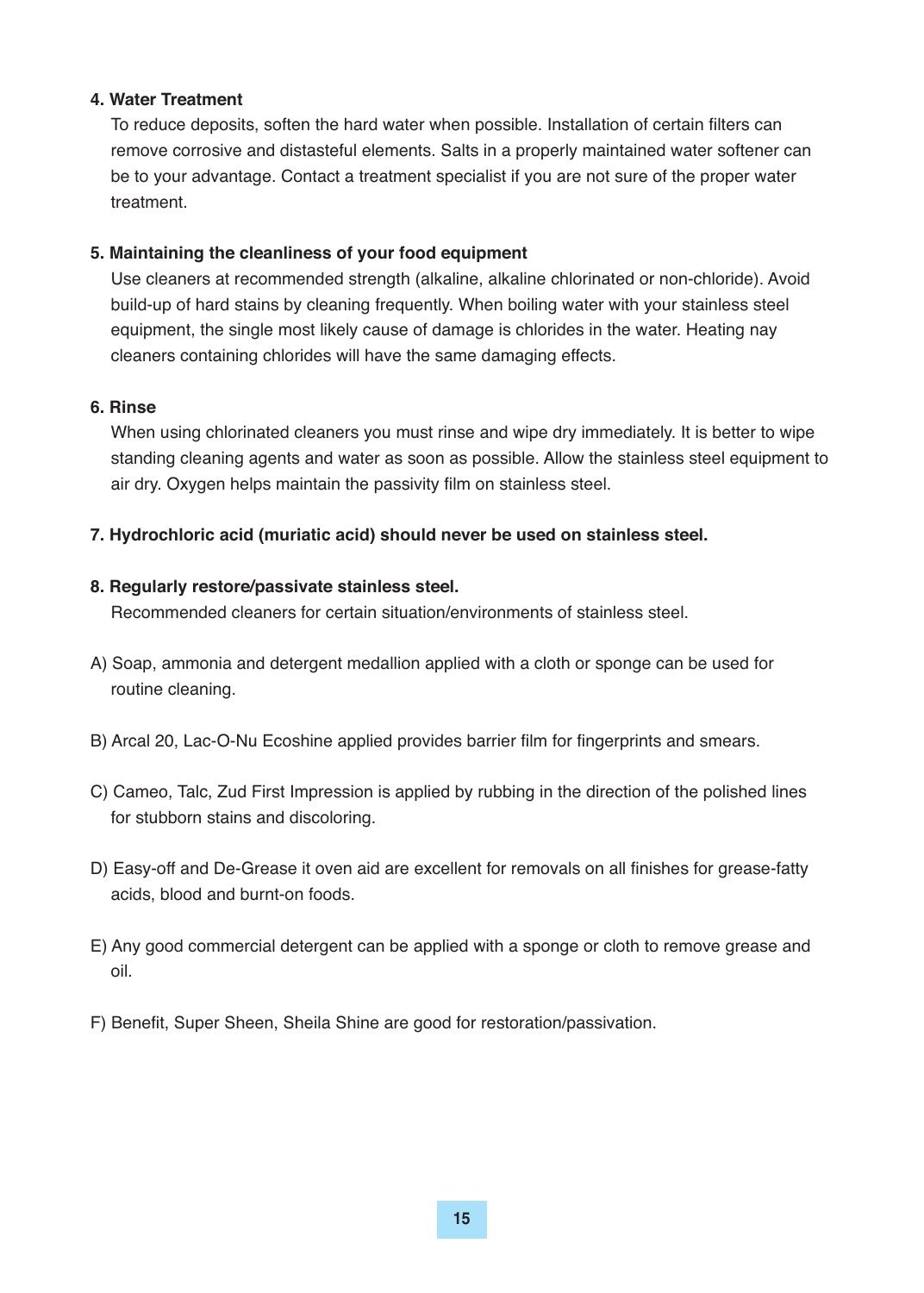

#### **THREE YEAR WARRANTY**

Turbo Air warrants to the original purchaser of every new Turbo Air refrigerated unit, the cabinet and all parts thereof, to be free from defects in material or workmanship, under normal use and service, for a period of three (3) year from the date of original installation or 39 months after shipment date from Turbo Air , whichever occurs first.

Any parts covered by this warranty that are examined and determined by Turbo Air to have been defective within three (3) year of original installation or thirty nine (39) months after shipment date from manufacturer, whichever occurs first, shall be repaired or replaced as stated below. Turbo Air shall be deemed to have fully complied with its obligation under the foregoing warranties by electing either one of the following procedures, at the sole discretion of Turbo Air.

- 1. Furnishing a replacement part, freight collect, in even exchange for the returned part, freight collect.
- 2. Receiving the defective part, freight collect; repairing it; and returning it, freight collect.

#### **ADDITIONAL TWO YEAR COMPRESSOR WARRANTY**

In addition to the three (3) year warranty stated above, Turbo Air warrants its hermetically and semi-hermetically sealed compressor to be free from defects in both material and workmanship under normal use and service for a period of two (2) additional years from the date of original installation but not to exceed five (5) years and three (3) months after shipment from manufacturer.

Compressors determined by Turbo Air have been defective within this extended time period will, at Turbo Air's option, be either repaired or replaced with a compressor or compressor parts of similar design and capacity.

The two (2) year extended compressor warranty applies only to hermetically and semi-hermetically sealed parts of the compressor and does not apply to any other parts or components, including, but not limited to, cabinet, paint finish, temperature control, refrigerant, metering device, driers, motor starting equipment, fan assembly any other electrical component, etcetera.

#### **134A(404A) COMPRESSOR WARRANTY**

The five year compressor warranty detailed above will be voided if the following procedure is not carefully adhered to:

1. This system contains R134A refrigerant and polyol ester lubricant. The Polyol ester lubricant has rapid moisture absorbing qualities. If long exposure to the ambient conditions occur, the lubricant must be removed and replaced with new. Listed below are the approved lubricants for the Tecumseh compressors.

> 1 ICI-Emkarate RL 184 2 Emery-2927-A 3 Mobile Artic 22A

Failure to comply with recommended lubricant specification will void the compressor warranty.

- 2. Dryer replacement is very important and must be changed when a system is opened for servicing. dryer must be used with XH-9 desiccant.
- 3. Micron level vacuums must be achieved to insure low moisture levels in the system. 500 microns or lower must obtained.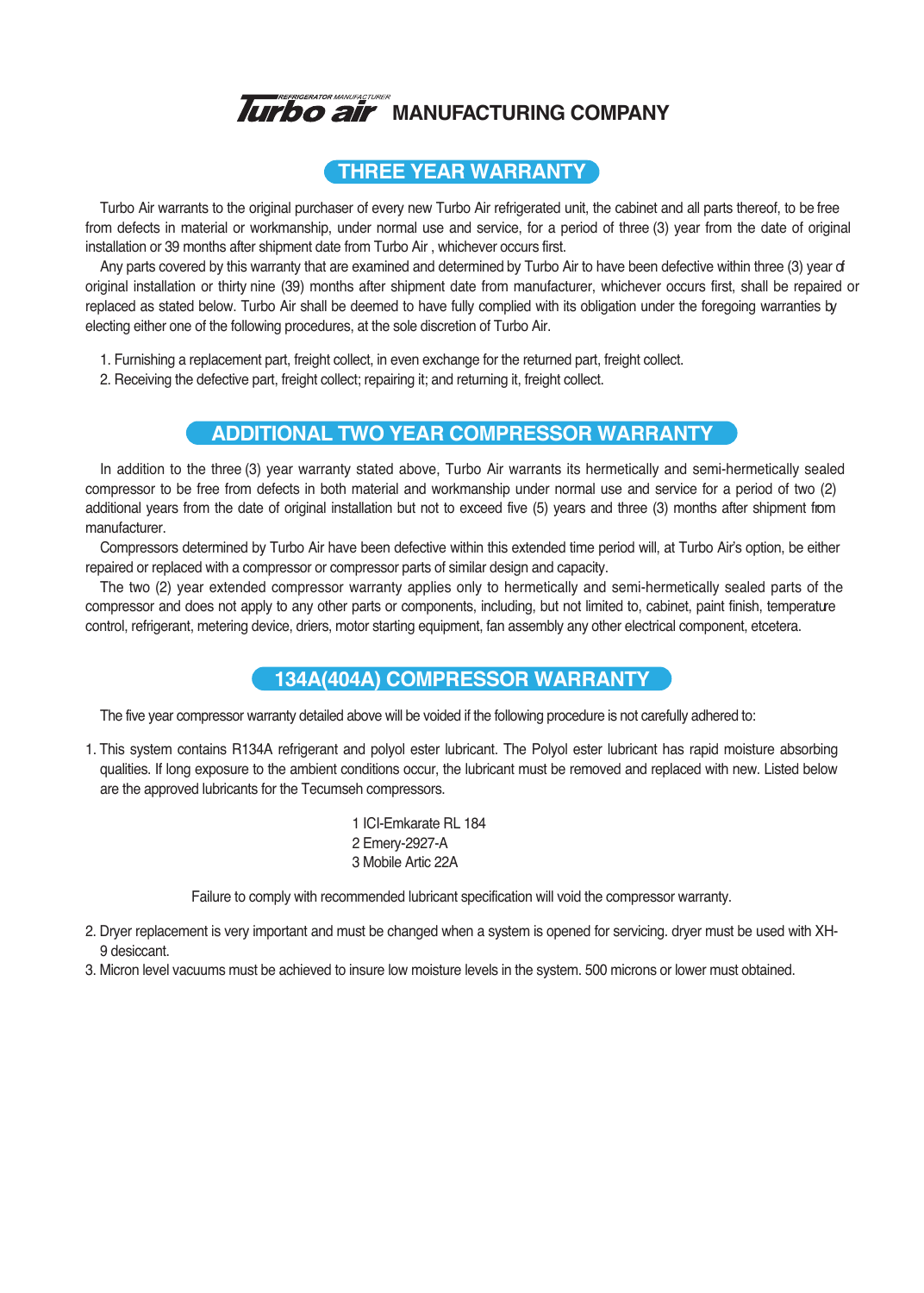#### **What is NOT covered by this warranty**

Turbo Air's sole obligation under this warranty is limited to either repair or replacement of parts, subject to the additional limitations below. This warranty neither assumes nor authorizes any person to assume obligations other than expressly covered by this warranty.

- 1. WARRANTY IS NOT TRANSFERABLE. This warranty is not assignable and applies only in favor of the original purchaser/user to whom delivered. ANY SUCH ASSIGNMENT OR TRANSFER SHALL VOID THE WARRANTIES HEREIN MADE AND SHALL VOID ALL WARRANTIES, EXPRESS OR IMPLIED, INCLUDING ANY WARRANTY OF MERCHANTABILITY OR FITNESS FOR A PARTICULAR PURPOSE.
- 2. NO CONSEQUENTIAL DAMAGES. TURBO AIR IS NOT RESPONSIBLE FOR ECONOMIC LOSS; PROFIT LOSS OR SPECIAL, INDIRECT, OR CONSEQUENTIAL DAMAGES, INCLUDING WITHOUT LIMITATION, LOSSES OR DAMAGES ARISING FROM FOOD OR PRODUCT SPOILAGE CLAIMS WHETHER OR NOT ON ACCOUNT OF REFRIGERATION FAILURE.
- 3. ALTERATION, NEGLECT, ABUSE, MISUSE, ACCIDENT, DAMAGE DURING TRANSIT OR INSTALLATION, FIRE, FLOOD, ACTS OF GOD. TURBO AIR is not responsible for the repair or replacement of any parts that Turbo Air determines have been subjected after the date of manufacture to alteration, neglect, abuse, misuse, accident, damage during transit or installation, fire, flood, or an Act of God.
- 4. NO IMPLIED WARRANTY OF MERCHANTABILITY OR FITNESS FOR A PARTICULAR PURPOSE. THERE ARE NO OTHER WARRANTIES, EXPRESS, IMPLIED OR STATUTORY, EXCEPT THE THREE(3) YEAR WARRANTY AND THE ADDITIONAL TWO(2) YEAR COMPRESSOR WARRANTY AS DESCRIBED ABOVE. THESE WARRANTIES ARE EXCLUSIVE AND IN LIEU OF ALL OTHER WARRANTIES, INCLUDING IMPLIED WARRANTY AND MERCHANTABILITY OR FITNESS FOR A PARTICULAR PURPOSE. THERE ARE NO WARRANTIES WHICH EXTEND BEYOND THE DESCRIPTION ON THE FACE HEREOF.
- 5. TRANSPORTATION COSTS. Turbo Air will accept parts covered under this warranty freight collect, provided that shipment has received prior approval. Turbo Air is not responsible for any other transporation costs, but will ship freight collect parts either repaired or replaced under these warranties.
- 6. WARRANTY CLAIMS. All claims should include: model number of the cooler, the serial number of the cabinet, proof of purchase, date of installation, and all pertinent information supporting the existence of the alleged defect. Any action or breach of these warranty provisions must be commenced within three (3) year after that cause of action has accrued.

**REFRIGERATOR MANUFACTURER** 

4184 E. Conant St. Long Beach, CA 90808 TEL : 310-900-1000 FAX : 310-900-1077 TOLL FREE : 1-800-627-0032 (U.S.A. & Canada) Website : www.turboairinc.com